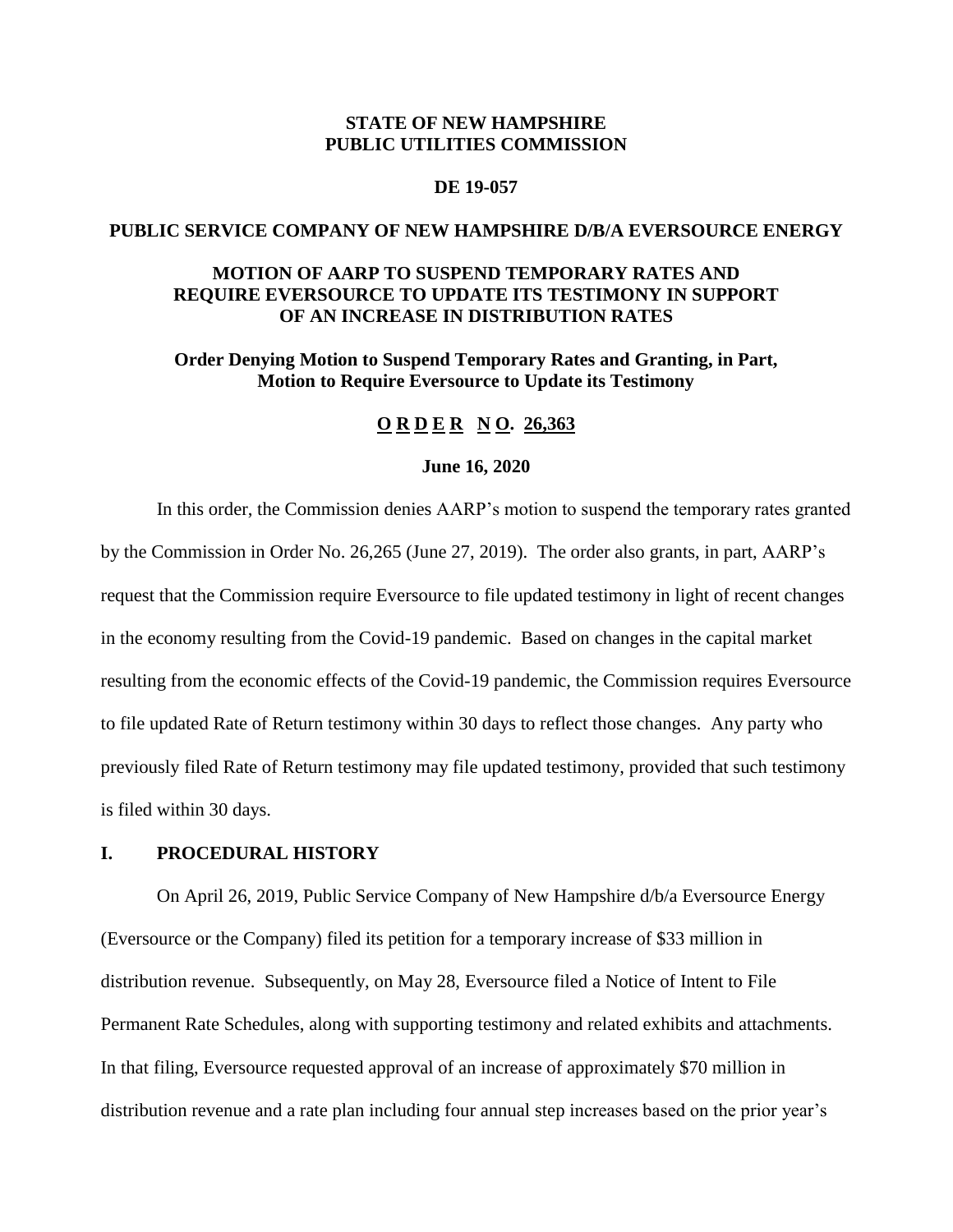$\overline{a}$ 

capital investment. The filing included supporting testimony and related exhibits, proposed tariffs, and schedules. The Commission suspended the proposed tariffs on June 7, 2019, in Order No. 26,256, and opened the investigation into the proposed increase in distribution revenue and distribution rates. Several parties intervened in the instant proceeding, including the American Association for Retired People  $(AARP).<sup>1</sup>$ 

On June 17, 2019, the Commission issued Order No. 26,265, approving a temporary increase in distribution revenue of \$28.3 million. The Order increased the distribution charge by 8.9 percent, resulting in a 2.7 percent increase in average residential monthly bills, effective with services rendered on and after August 1, 2019.

As a result of the intervening Covid-19 pandemic and the need for parties to work remotely, Staff filed a letter on March 19, 2020, which proposed postponing the technical sessions scheduled for March 25 and 26 to the days previously reserved for hearing in mid-April. The Commission approved that revision to the procedural schedule by secretarial letter dated March 20. On March 24, Staff filed a letter with the Commission regarding an agreement reached by Eversource, Staff, and the Office of the Consumer Advocate (OCA) to extend the procedural schedule by three months, with certain conditions, to allow for additional settlement discussions. The Commission issued a secretarial letter on March 31, deeming the agreement a motion, and allowing 10 days for any party to object.

On April 17, 2020, AARP filed a motion to suspend the temporary rate approved by the Commission in Order No. 26,265, and to require Eversource to update its testimony in light of the economic changes caused by the Covid-19 pandemic. Eversource filed an objection to the motion

 $<sup>1</sup>$  AARP moved to intervene on December 6, 2019, and timely submitted testimony on December 18, 2019.</sup>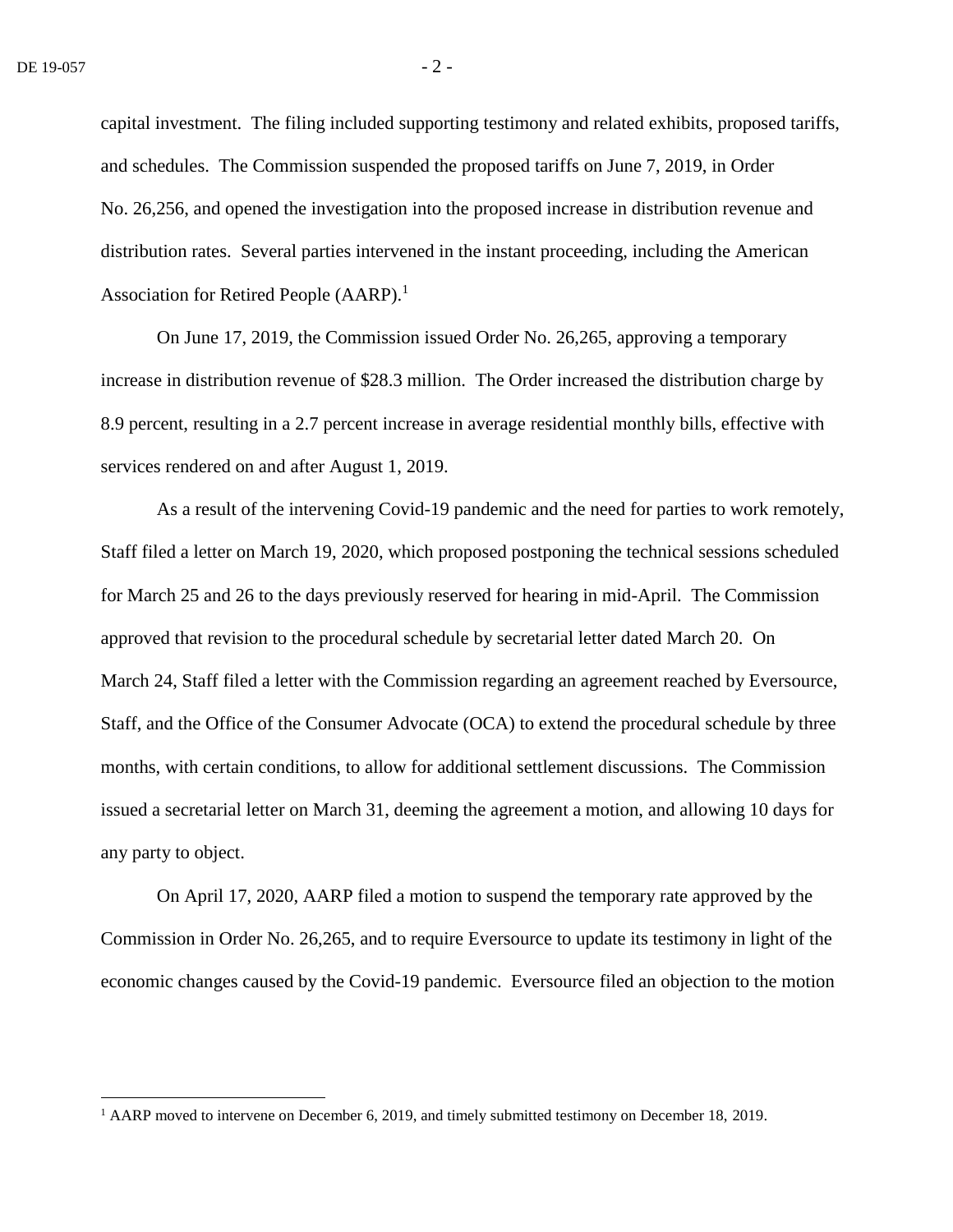on April 27, and on May 1, the OCA filed a letter in support of AARP's motion. On May 4, Eversource filed a response to the OCA's May 1 letter.

On April 24, 2020, the Governor issued an executive order<sup>2</sup> (Exhibit D to Executive Order #29) that extended the Commission's ability to suspend rate schedules by six months, from 12 to 18 months. *See* RSA 378:6, I(a). The extension applies to the instant proceeding.

The petition and subsequent docket filings, other than any information for which confidential treatment is requested of or granted by the Commission, are posted on the Commission's website at [https://www.puc.nh.gov/Regulatory/Docketbk/2019/19-057.html.](https://www.puc.nh.gov/Regulatory/Docketbk/2019/19-057.html)

## **II. POSITIONS OF THE PARTIES**

# **A. AARP**

 $\overline{a}$ 

## **1. Updated Testimony**

Citing the widespread economic harm resulting from the Covid-19 pandemic emergency, AARP argued that Eversource should update its filing to reflect economic conditions for the period of time that new rates would be in effect. In addition, AARP argued that the Commission should suspend the temporary rates approved by the Commission in Order No. 26,265. Motion at 1.

In support of its motion, AARP stated that the pandemic has resulted in changes to interest rates, unemployment rates, electric usage, and electric demand. AARP said that as a result, many families face problems in paying monthly bills. AARP claimed that the dramatic changes in the economy should be considered in the development of Eversource's rates. According to AARP, the revised testimony should include: the current inflation rate; a recalculation of forward-looking commodity prices and sales; revised usage projections; and other elements in the calculation of the revenue requirement. *Id.* at 2-3.

 $2$  Exhibit D to Executive Order #29, pursuant to Executive Order 2020-04, as extended by Executive Order 2020-05.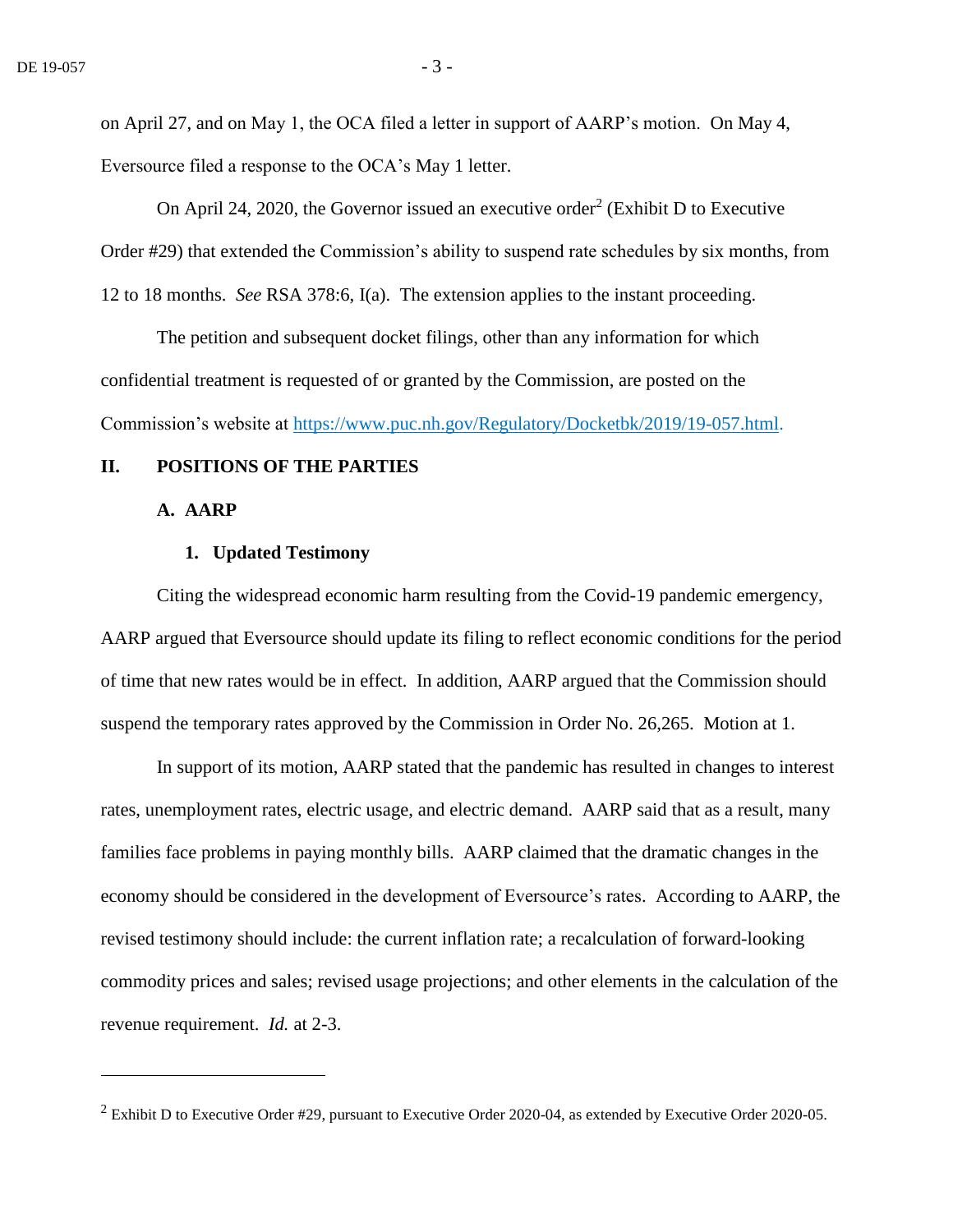AARP concluded that the update is necessary to ensure that this proceeding results in just and reasonable rates. AARP stated that the parties need to see this updated information as soon as possible and requested that the Commission set a schedule that allows for discovery and testimony following the submission of updated testimony by Eversource.<sup>3</sup> *Id.* at 3.

#### **2. Suspension of Temporary Rates**

AARP also requested that the Commission suspend the temporary rates approved in Order No. 26,265. AARP suggested that the statute permitting the Commission to set temporary rates also authorizes the Commission to question temporary rates when circumstances change. AARP noted that a customer using 600 kWh per month experienced a monthly bill increase of \$3.33 as a result of the temporary rates. AARP argued that the impact is now greater for customers who are working from home and paying more under the temporary rates, due to increased household usage. Claiming that customers need relief, AARP argued that the Commission should invoke its emergency authority under RSA 378:9 to suspend the temporary rate and give needed relief to customers. *Id*. at 3-5.

#### **B. Eversource**

 $\overline{a}$ 

#### **1. Updated Testimony**

Eversource agreed that the pandemic and associated economic changes could not be anticipated and that the related economic effects impact both the utilities and ratepayers. Eversource said that the Company had already undertaken steps to address the financial hardship that may be experienced by many customers. Eversource argued, however, that if the Commission should grant the relief requested by the AARP motion, the Company would be subject to unfair and unconstitutional treatment. Objection at 1.

 $3$  The AARP motion assumes that the Commission had granted the three-month extension to the rate case as agreed to by Staff, Eversource and the OCA.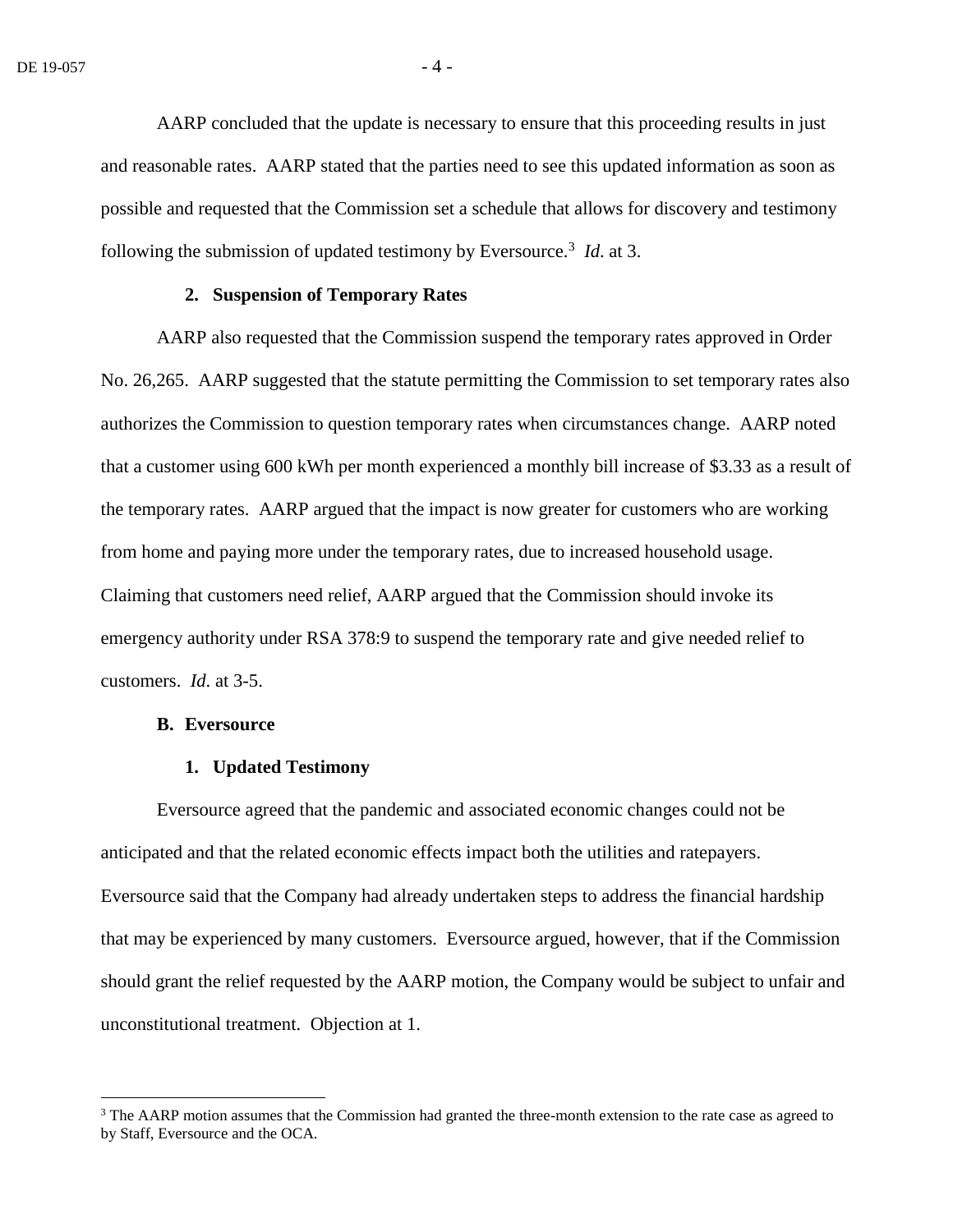Eversource argued that the full economic effects of the pandemic would likely not be known or understood for months or years to come. Eversource said that appropriate and reasonable measures were put in place to mitigate the burden of utility bills on customers facing economic hardships. The Company cautioned, however, against making any decisions based on short-term information, because such decisions may have negative effects for customers and the utility.

Eversource said that no cause existed to compel additional testimony. While using the best information is appropriate in a rate setting, the Company said that revising testimony under current circumstances does not make any legal or practical sense. *Id.* at 2. Eversource noted that the Commission has consistently used historical test year data as a basis for the development of revenue requirements in a rate case. That fact alone, according to Eversource, discourages new testimony. Eversource also stated that, at this time, the Company cannot reasonably assess all economic impacts of the pandemic, or the measures that have been taken to assist customers who are experiencing financial difficulties. *Id*. at 3.

The Company argued that if the Commission granted AARP's motion, the effect would be to restart the rate case. Eversource noted that AARP also asked for discovery and responsive testimony on the requested updated testimony, additional steps, which would further compress time, and prejudice the Company's procedural due process rights. *Id*. at 3

Eversource pointed out the pandemic has caused economic adversity to all utilities and their customers. The Company noted that the impact to ratepayers during the pandemic was addressed by the emergency order issued by Governor Sununu prohibiting utilities from disconnecting service for non-payment, and suspending implementation of late fees on late-paid bills. *Id*. at 4. Eversource said that other measures have been taken to provide economic relief to ratepayers including: waiving security deposits for reinstatement of services for residential and business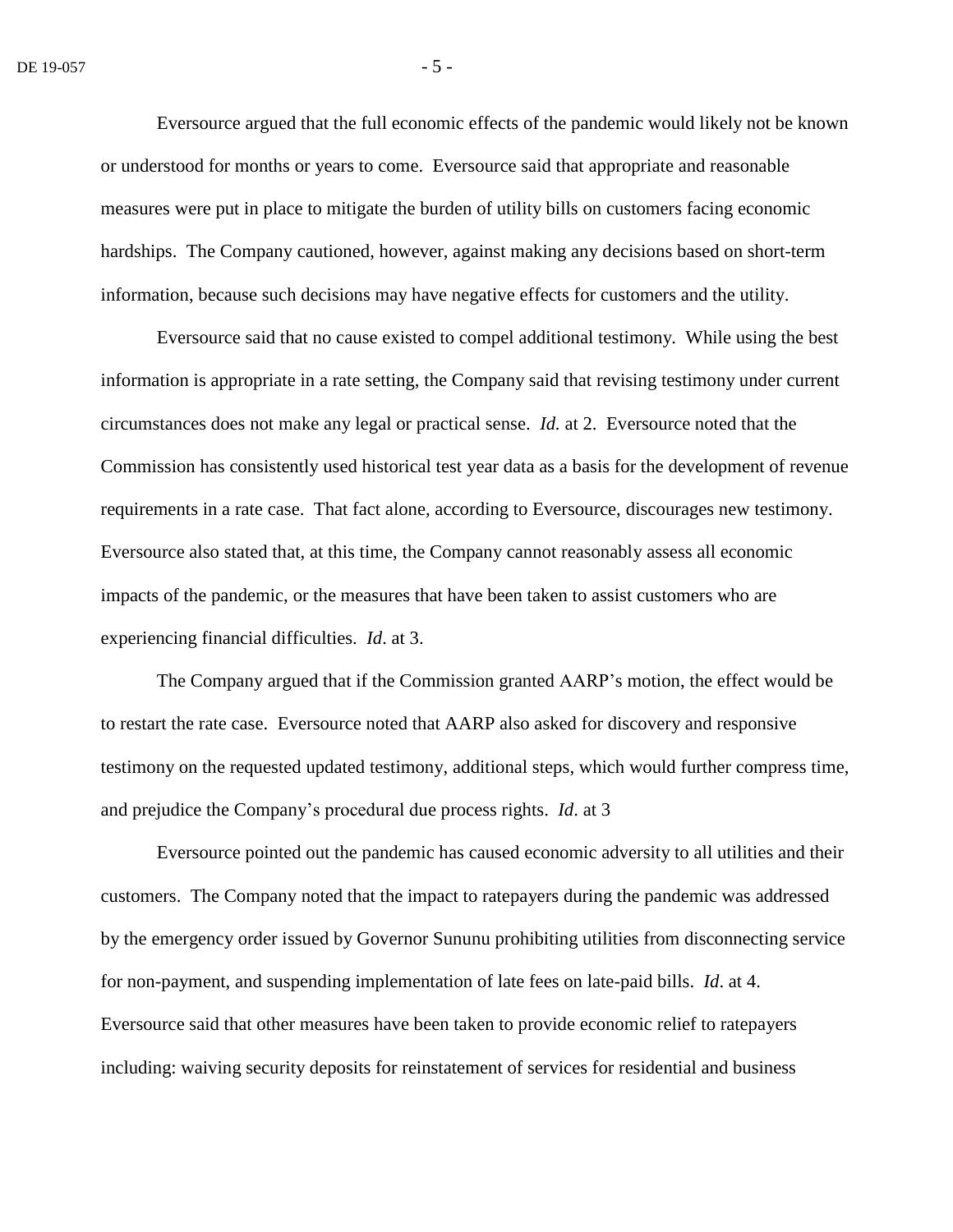customers; extending payment plans for residential and business customers with no down payment required; and, suspending all collection activities. *Id*. at 5.

Eversource said that it has taken those actions to ensure that customers receive essential services. Eversource warned, however, those actions could adversely affect the Company's cash flow and revenue, and will be considered by financial institutions and the credit community. According to Eversource, the result could include the inability to secure reasonably-priced capital, and limit its access to materials and supplies necessary to conduct business. *Id*. at 6. Nonetheless, the Company emphasized that such measures are causing, and will continue to cause, adverse financial impact to Eversource, even if temporary rates continue as presently constituted. *Id*.

### **2. Suspension of Temporary Rates**

Eversource argued that, should the Commission suspend temporary rates that were approved in June of 2019, it would send a message of uncertainty to credit institutions. Eversource noted that, in Order No. 26,265, the Commission expressly found that the temporary rates were just and reasonable and in the public interest. Eversource suggested that, to the extent the Commission reviews Eversource's temporary rate in light of the pandemic, the same review should be applied to all utilities' rates. Objection at 7-9.

Eversource relied on RSA 378:9, the statute dealing with emergency rates to support its position that the Commission's authority is limited to authorizing a public utility to change rates, but does not permit the Commission to direct a utility to change rates. According to Eversource, the Commission historically exercised the emergency authority provided in RSA 378:9 in the instance where the condition of a utility was in such a state "that a reasonable person would find the affairs of this company are at such a crisis that immediate and substantial disaster threatens unless prompt relief is given." *Id.* at 10 *quoting New England Tel. & Tel. Co. v. State*, 95 N.H. 58 (1948).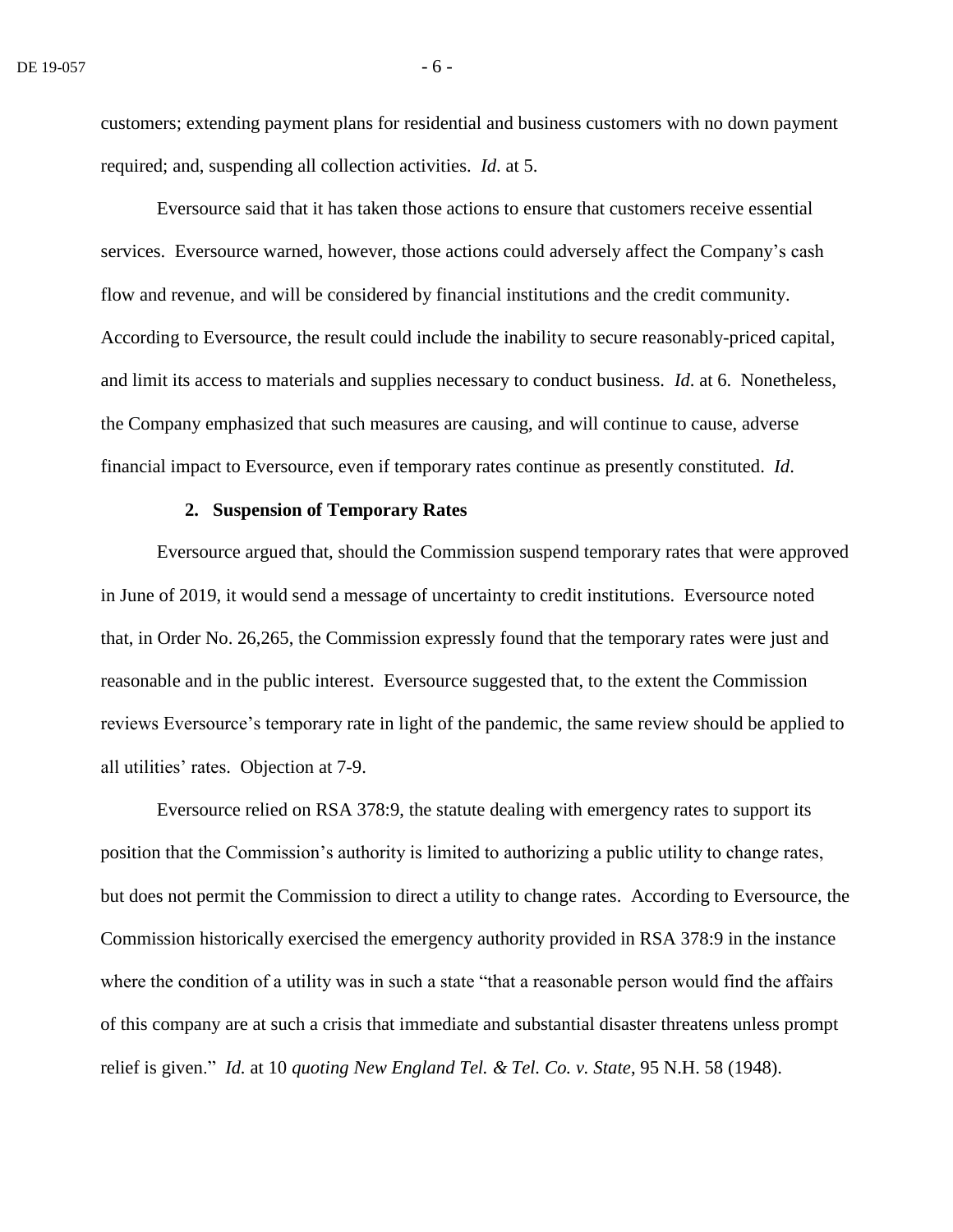Eversource said it knew of no situation where the Commission made such a finding in connection with a general public health or economic concern.

Eversource argued that if the Commission were to find the current pandemic merits a reduction in the Company's rates, such a reduction should apply to all utilities. Otherwise, approving the suspension of the Company's temporary rates would be arbitrary, and a violation of Eversource's due process and equal protection rights. *Id*. at 11.

Eversource said it had already taken appropriate measures described in its Objection to address the financial hardship of its customers during the pandemic, and requested that the Commission deny AARP's petition. *Id*.

## **C. Office of the Consumer Advocate**

The OCA argued that the Commission should either grant the relief requested by AARP, or convene an additional prehearing conference to hear the parties on the question of how to proceed with this docket given current circumstances. According to the OCA, AARP's proposal is sensible given the governor's order extending the permissible suspension period. The OCA pointed out that not everything at issue in a rate case is historical, particularly the return on equity and projections of retail sales. The OCA asserted that the curtailment of economic activity raises the possibility that the Company's revenue requirement would be misallocated among rate classes. The OCA predicted that Eversource would update its testimony on the stand in any event, and that the Commission should instead require that update at an earlier time, to provide other parties with the opportunity to test the testimony.

The OCA asserted that Eversource's arguments against suspending temporary rates are unpersuasive because RSA 378:29 authorizes temporary rates to be terminated prior to the end of a rate case, and the purpose of the temporary rate statute was to permit reductions in rates. The OCA also argued that RSA 378:9 and relevant case law permit the Commission to decrease rates after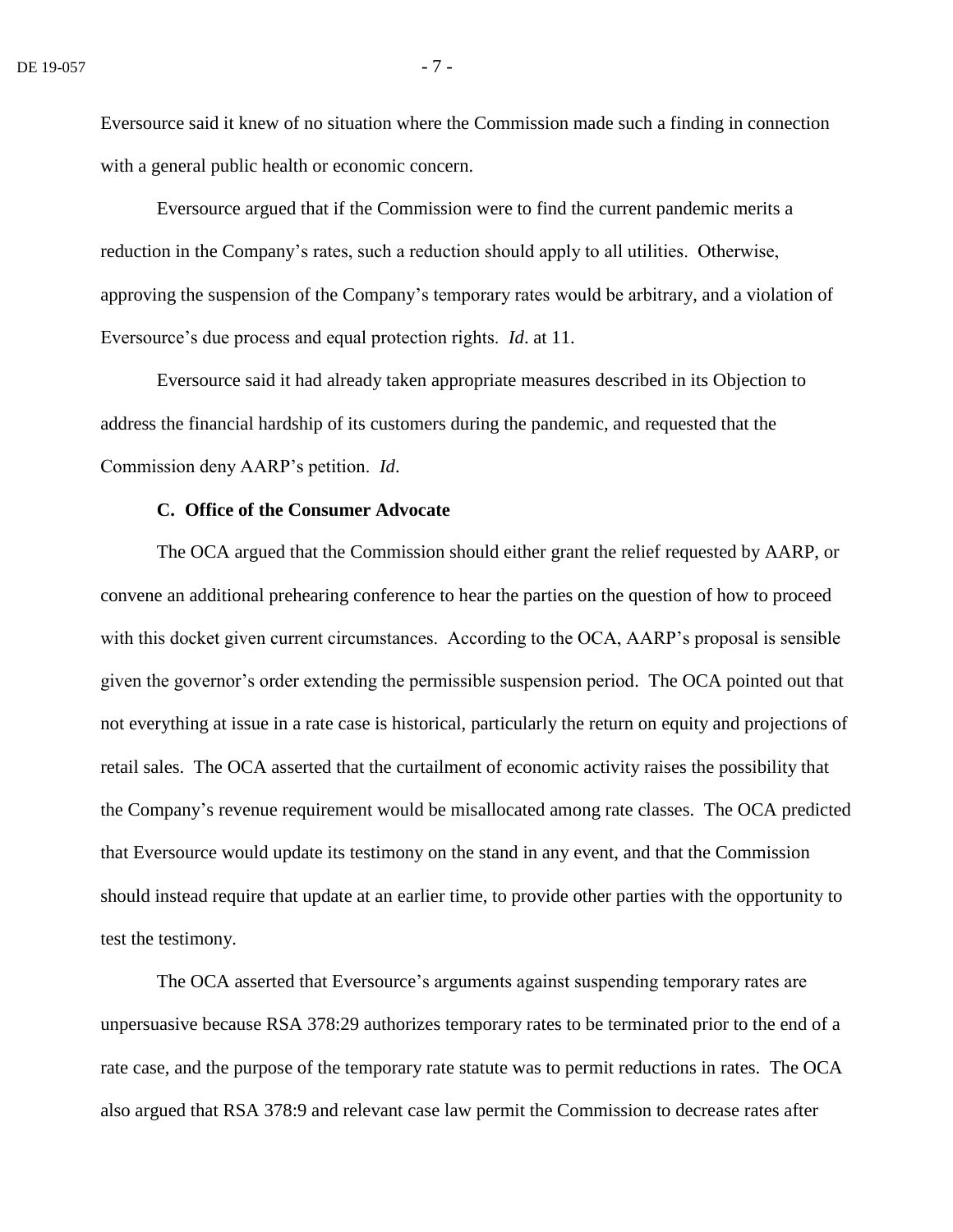determining that a state of emergency exists for the public. The OCA concluded that the next appropriate step would be for the Commission to seek a consensus of the parties on how to proceed.

# **III. COMMISSION ANALYSIS**

#### **A. Suspension of Temporary Rates**

While we recognize that customers may experience financial hardship in paying monthly bills during the pandemic emergency, we find that it would not be in the public interest to suspend temporary rates as requested. In approving Order No. 26,265, we adhered to the statutory standard in RSA 378:27 and found the temporary rates, based on the Company's books and records, to be just and reasonable and in the public interest. The temporary rates that we set are fully reconcilable. If we set the permanent rates lower than the temporary rates, then ratepayers will be refunded the difference; similarly if we set Eversource's permanent rates higher than the temporary rates, then the price volatility experienced by ratepayers will be mitigated and ratepayers will not have to pay as large a surcharge for the reconciliation. We reaffirm that our approval of temporary rates appropriately balances the interests of ratepayers and shareholders at this time.

Moreover, measures applicable to all utilities have been instituted by the Governor's Emergency Order to mitigate the financial hardship for utility ratepayers with respect to paying their monthly bills during the pandemic emergency. Those measures include: a moratorium on issuing disconnection notices and disconnecting accounts for issues related to non-payment of bills; a moratorium on service shut-offs for business and residential customers for non-payment of bills; and a moratorium on the application of late fees to late-paid bills. Those measures were designed to ensure continued electric service to customers during the pandemic emergency even as customers have difficulty paying monthly bills. Notably, those measures apply to all public utilities. We therefore decline to suspend the temporary rates for a single utility as requested.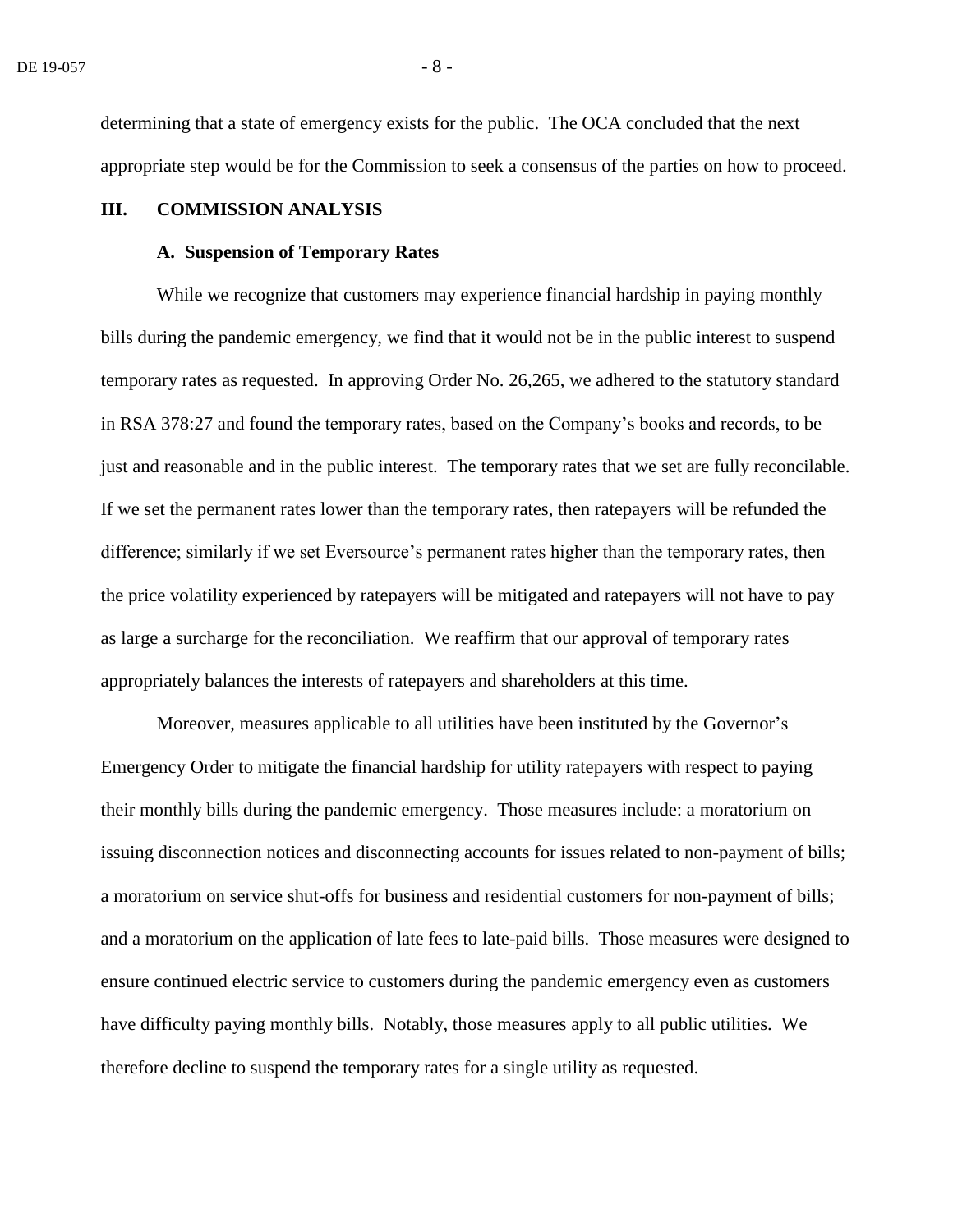### **B. Updated Testimony**

While we appreciate that economic conditions have changed as a result of the pandemic, the filing of comprehensive updated testimony is not necessary or warranted as a result. In rate cases such as this, the review of revenue requirements is based on a historic test year rather than the year during which the rate case is heard. The test year is subject to audit, with appropriate adjustments for known and measurable changes. In this case, the test year is 2018. The AARP request seeks to update all testimony to reflect a period of time two years after the test year. For that reason, we decline to require that all of the previously filed testimony be updated.

We agree, however, that it is appropriate for Eversource to update its testimony on Rate of Return (ROR) and capital structure. Unlike the historic, known, and measurable costs that form the rate base; cost of capital estimates are more forward-looking. Given the changes in the financial markets alleged by AARP, we believe it is reasonable to reflect updated information based on current economic and financial conditions, including possible changes in dividend and income growth rates and/or risk premiums, as well as ROR that may have been recently approved in other jurisdictions.

We direct Eversource, and will allow other parties who previously filed testimony regarding ROR or capital structure, to update that testimony, no later than 30 days from the date of this order. In addition, we will allow parties to propound discovery on updated testimony within 7 days of its submission to the Commission, and provide 14 days for responses to discovery. We find such an update and process necessary under the changed economic circumstances.

#### **C. Next Steps**

Exhibit D to the Governor's Emergency Order #29 authorized the Commission to suspend a rate schedule for an additional 6 months. Pursuant to that Order, and in consideration of the magnitude of this case and the unforeseeable and unexpected delays related to the COVID-19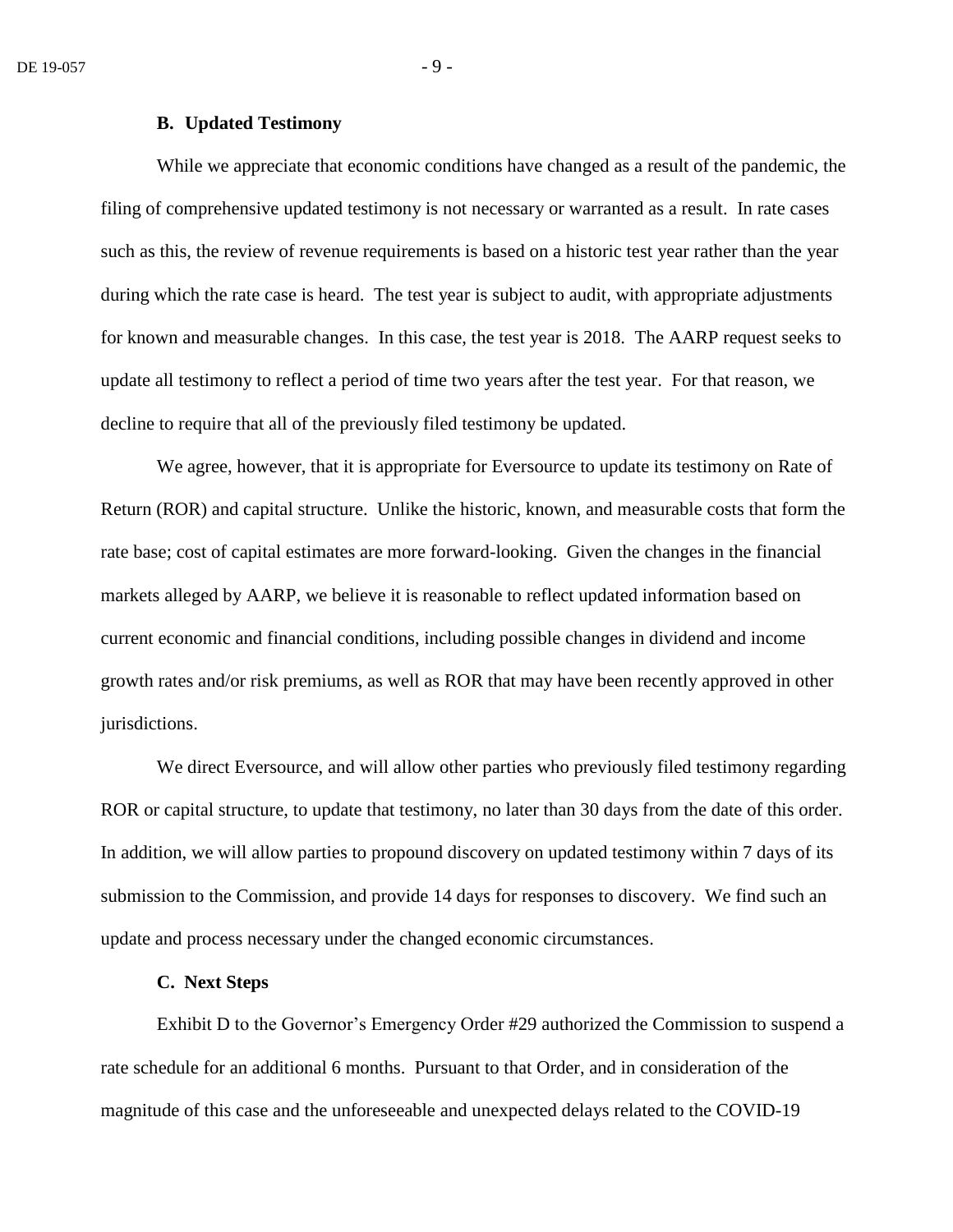pandemic, we suspend Eversource's rate schedule for an additional 6 months, for the full 18-month period.

At present, the procedural schedule is suspended. We direct Staff to work with the parties to develop a proposed procedural and hearing schedule that takes into account our decision in this order. Despite the extended suspension period, we urge the parties to proceed as expeditiously as possible in bringing this proceeding to hearing.

### **Based upon the foregoing, it is hereby**

**ORDERED**, that the American Association for Retired People's motion to suspend temporary rates is hereby DENIED; and it is

**FURTHER ORDERED**, that Eversource shall file updated testimony on the Rate of Return and capital structure within 30 days of the date of this order; and it is

**FURTHER ORDERED**, that any party that previously filed Rate of Return or capital structure testimony may update its testimony provided that the testimony is filed no later than 30 days from the date of this order; and it is

**FURTHER ORDERED**, that any party may issue discovery on such Rate of Return and capital structure testimony within 7 days of the date that testimony is filed; and it is

**FURTHER ORDERED**, that responses to any discovery shall be issued within 14 days of the receipt of such discovery; and it is

**FURTHER ORDERED**, that the proposed tariff pages issued May 28, 2019, with an effective date of July 1, 2019, are hereby suspended for an additional six months pending investigation and further order of the Commission; and it is

**FURTHER ORDERED,** that Commission Staff shall work with the parties to develop a procedural schedule for the remainder of this proceeding as soon as possible.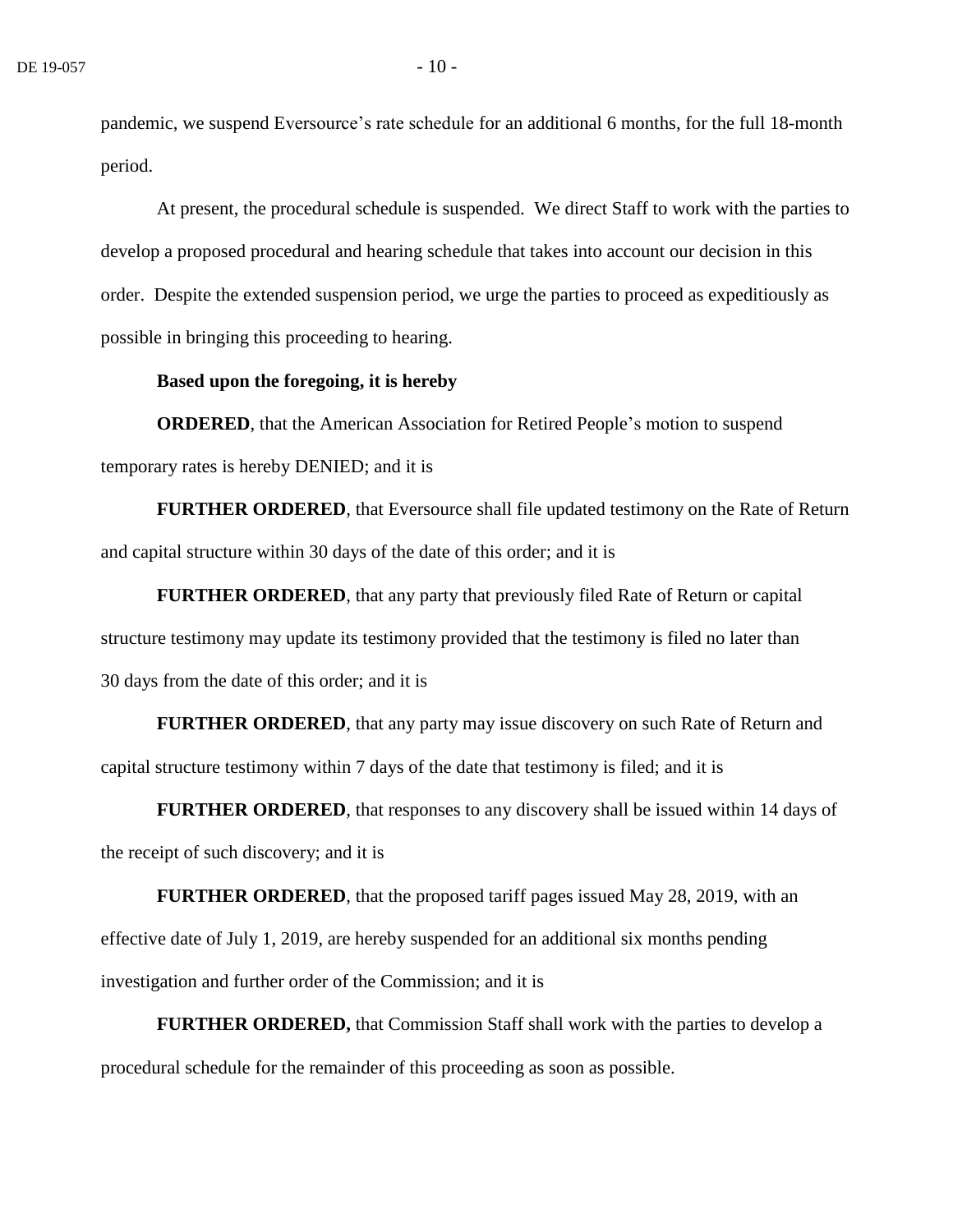By order of the Public Utilities Commission of New Hampshire this sixteenth day of June, 2020.

Dianne Martin Chairwoman

Kathryn M. Sailey

Commissioner

Michael S. Giaimo Commissioner

Attested by:

Debra A. Howland Executive Director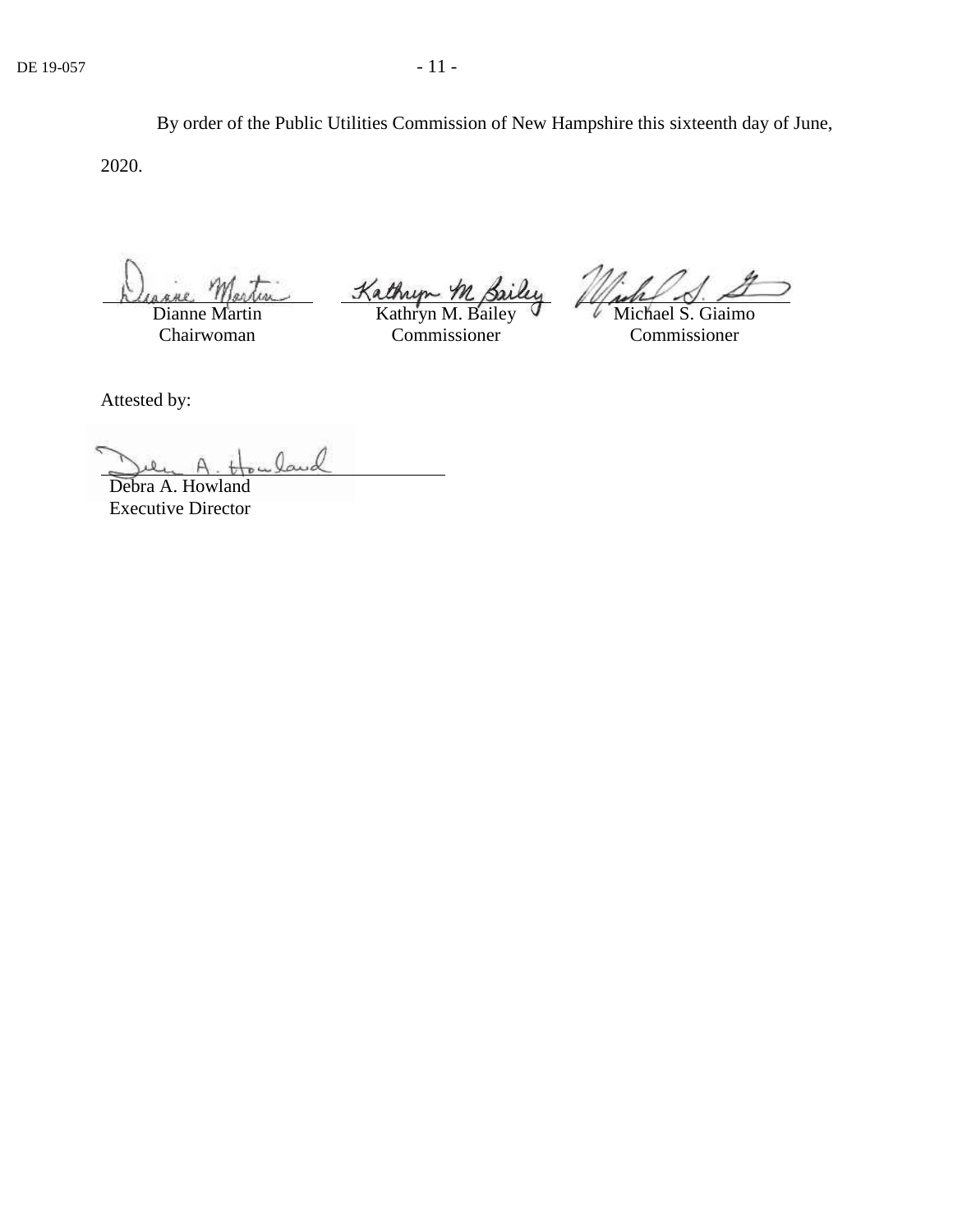Service List - Docket Related Docket#: 19-057 Printed: 6/15/2020 Email Addresses

ExecutiveDirector@puc.nh.gov palvarez@wiredgroup.net suzanne.amidon@puc.nh.gov robert.bersak@eversource.com mbirchard@keyesfox.com aboyd@acadiacenter.org brianna@cleanenergynh.org james.brennan@oca.nh.gov kelly@cleanenergynh.org brian.buckley@puc.nh.gov rburke@nhla.org mcampbell@keeganwerlin.com richard.chagnon@puc.nh.gov pradip.chattopadhyay@oca.nh.gov jessica.chiavara@eversource.com john@johncoffman.net roger@fsconline.com kristi.davie@eversource.com johndefever@yahoo.com kurt.demmer@puc.nh.gov allen.desbiens@eversource.com paul.dexter@puc.nh.gov troy.dixon@eversource.com jdonahue@preti.com pearl.donohoo-vallett@brattle.com jay.dudley@puc.nh.gov Stephen.Eckberg@puc.nh.gov eemerson@primmer.com matthew.fossum@eversource.com tom.frantz@puc.nh.gov mhorne@hcc-law.com tklaes@blueridgecs.com donald.kreis@oca.nh.gov erica.menard@eversource.com tmlarkinassociates@gmail.com madeleine@cleanenergynh.org karen.moran@puc.nh.gov scott@sjmuellerlaw.com dmullinax@blueridgecs.com rnelson@strategen.com